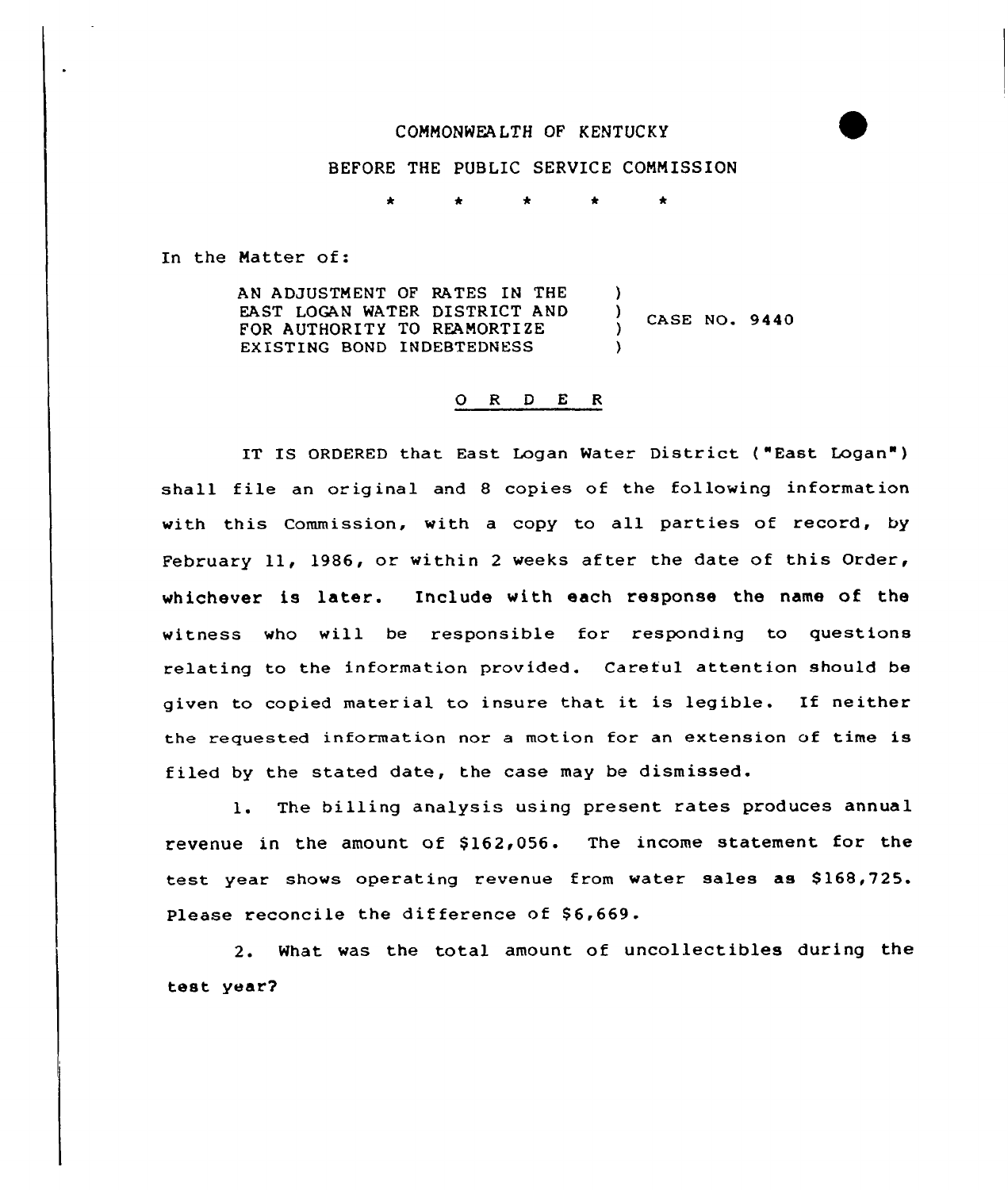3. Are all special charges and tap fees compensatory? If not, please provide cost justification for increasing said fees or charges using the attached forms.

4. In the 1984 Annual Report, East Logan classifies Organization Costs of \$71,171, net of amortization, under Deferred Debits. In the June 30, 1985, Report, organization costs of \$ 70,183 are shown as Other Assets. The Uniform System of Accounts for Water Utilities classifies Organization Costs as utility plant under the sub-account of Intangible Plant. Please explain East Logan's basis for this deviation.

S. Provide an amortization schedule for Organization Costs per the June 30, 1985, Report, including the following:

- a. Description of the asset;
- b. Date acquired;
- c. Cost of the asset;
- d. Amortization allowed or allowable in prior years;
- e. Estimated life; and
- f. Test-period amortization expense.

6. In numerous past cases, the Commission has disallowed depreciation on facilities provided through Contributions in Aid of Construction for rate-making purposes. Provide any evidence deemed necessary as to why this rate-making practice should not be applied in this case.

7. For each employee and commissioner provide the following information:

a. <sup>A</sup> detailed description of the duties and responsibilities of each employee and commissioner.

 $-2-$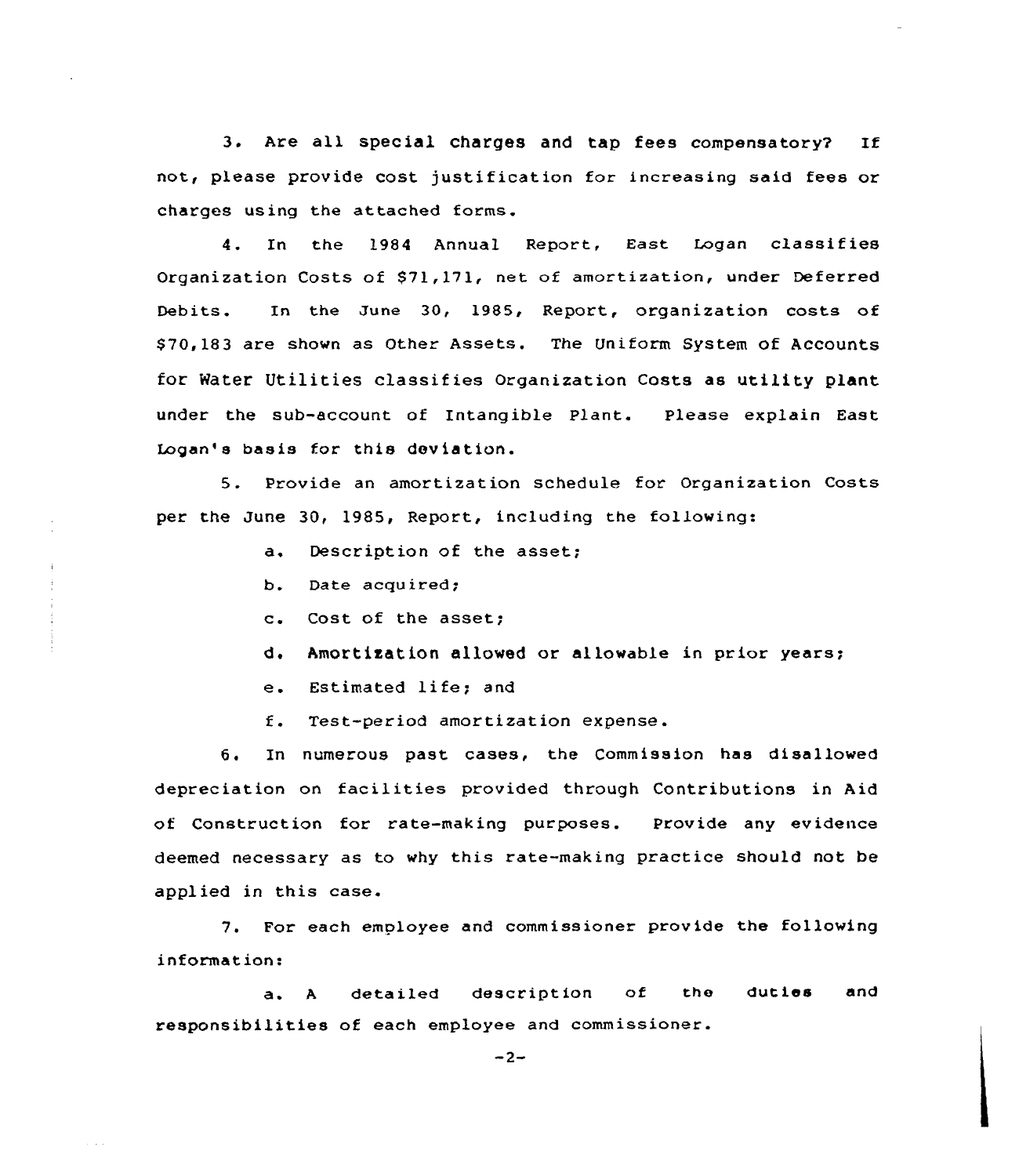b. For each employee and commissioner, provide an analysis showing changes in the level of wages, and other compensation, from January 1, 1983, to the present, and include any proposed adjustments. The analysis should include an explanation for the change, the date, the amount, and the percentage of each change.

c. For each commissioner, provide the approximate amount of time required monthly to fulfill his duties and responsibilities in official utility business.

8. Provide the date of each commissioners' meeting held during the test year and indicate the total number of commissioners in attendance at each meeting.

9. Provide an itemized listing of the costs incurred to date for the preparation of this case and an itemized estimate of the total cost to be incurred. Endicate any costs associated with this case that were incurred during the test year. For these costs, include the account charged for each amount and a detailed explanation of the services provided by each firm or individual rendering services in connection with this case.

10. East Logan requests authority to reamortize existing bond indebtedness in the application. Provide a detailed explanation of the proposed borrowing and loan reamortization mentioned in paragraph VII of East Logan's petition. Provide any documentation from the lending agency approving the reamortization. Include <sup>a</sup> copy of the letter of conditions from FmHA if applicable.

 $-3-$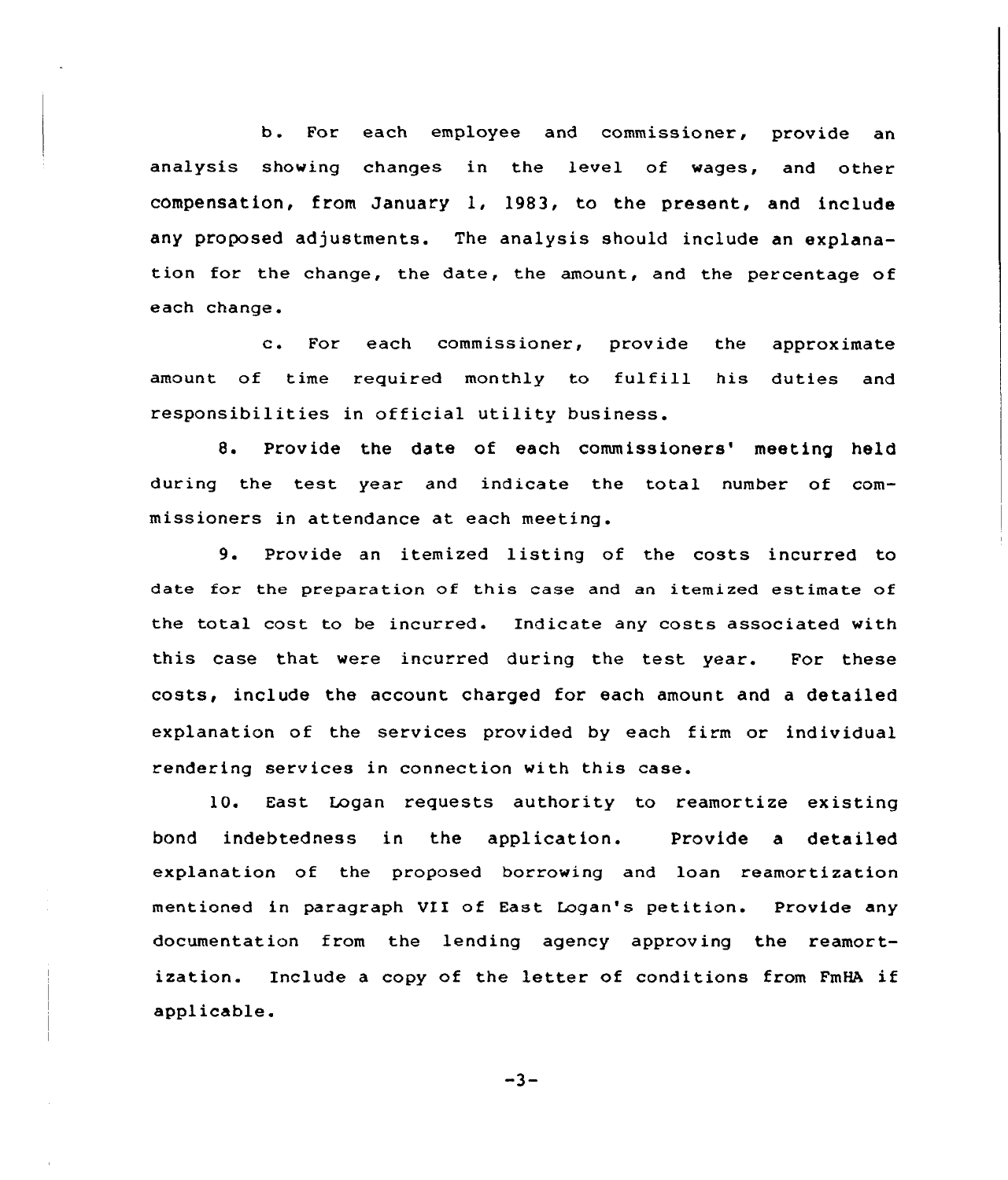ll. In reference to the \$100,000 note payable to Citizens National Bank, provide details concerning the use of these funds.

l2. Please explain why East Logan did not seek Commission approval for this financing.

Done at Frankfort, Kentucky, this 30th day of January, 1986.

PUBLIC-SERVICE COMMISSION For the Commission

ATTEST:

**Secretary**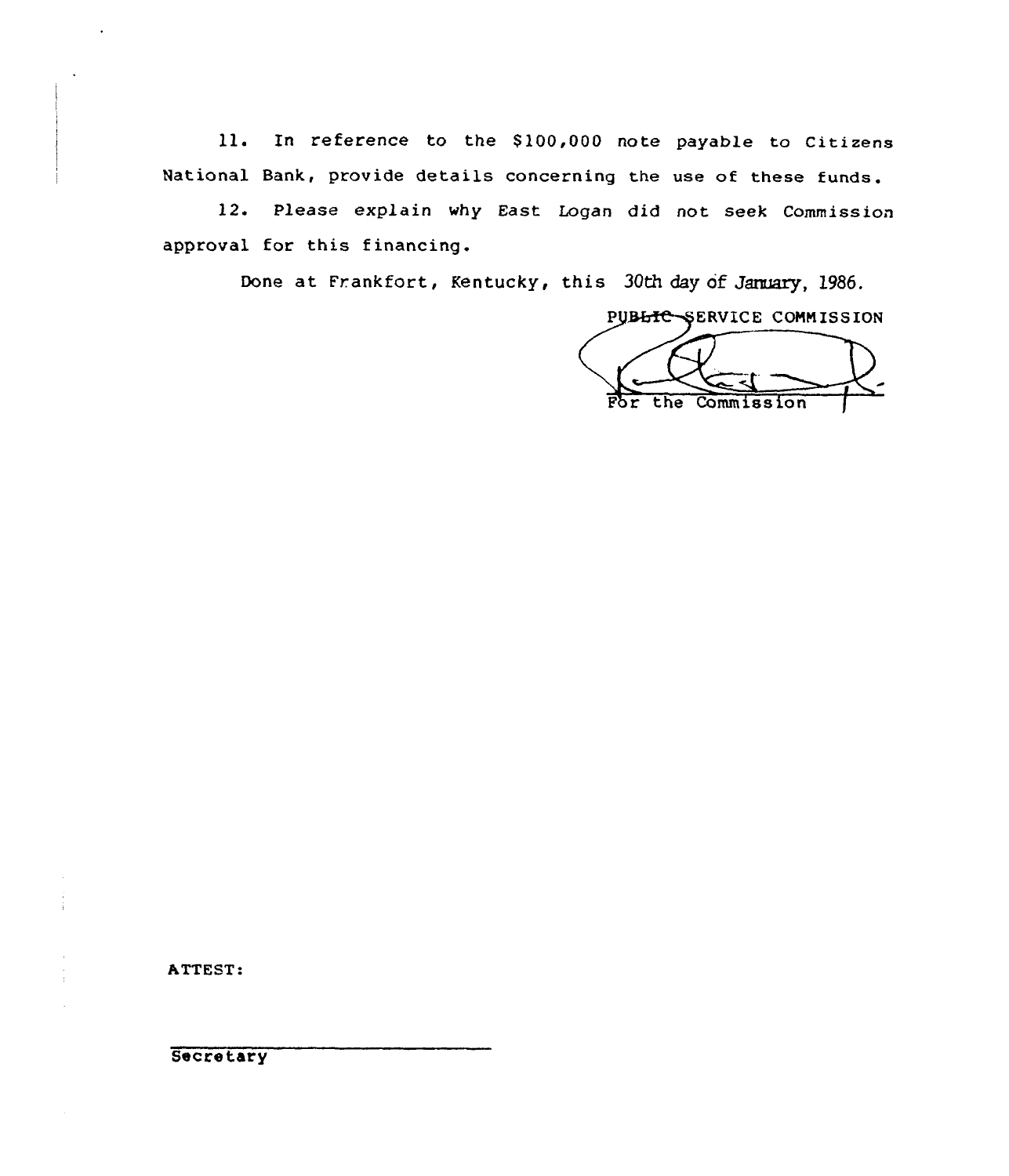Special Charge Cost Schedule

|                | Type of Special Charge:              |    |
|----------------|--------------------------------------|----|
| 1.             | Field Expense                        |    |
|                | A. Materials (Itemize)               |    |
|                |                                      | \$ |
|                |                                      |    |
| <b>B.</b>      | Labor (Time and Wage)                |    |
|                | Subtotal Field Expense               |    |
|                | 2. Clerical and Office Expense       |    |
|                | A. Supplies                          | \$ |
| B <sub>z</sub> | Labor                                |    |
|                | Subtotal Clerical and Office Expense |    |
| 3.             | Miscellaneous Expense                |    |
| A.             | Transportation                       | \$ |
| B.             | Other (Itemize)                      |    |
|                |                                      |    |
|                |                                      |    |
|                | Subtotal Miscellaneous Expense       |    |
|                | Total Expense                        |    |

 $\ddot{\phantom{a}}$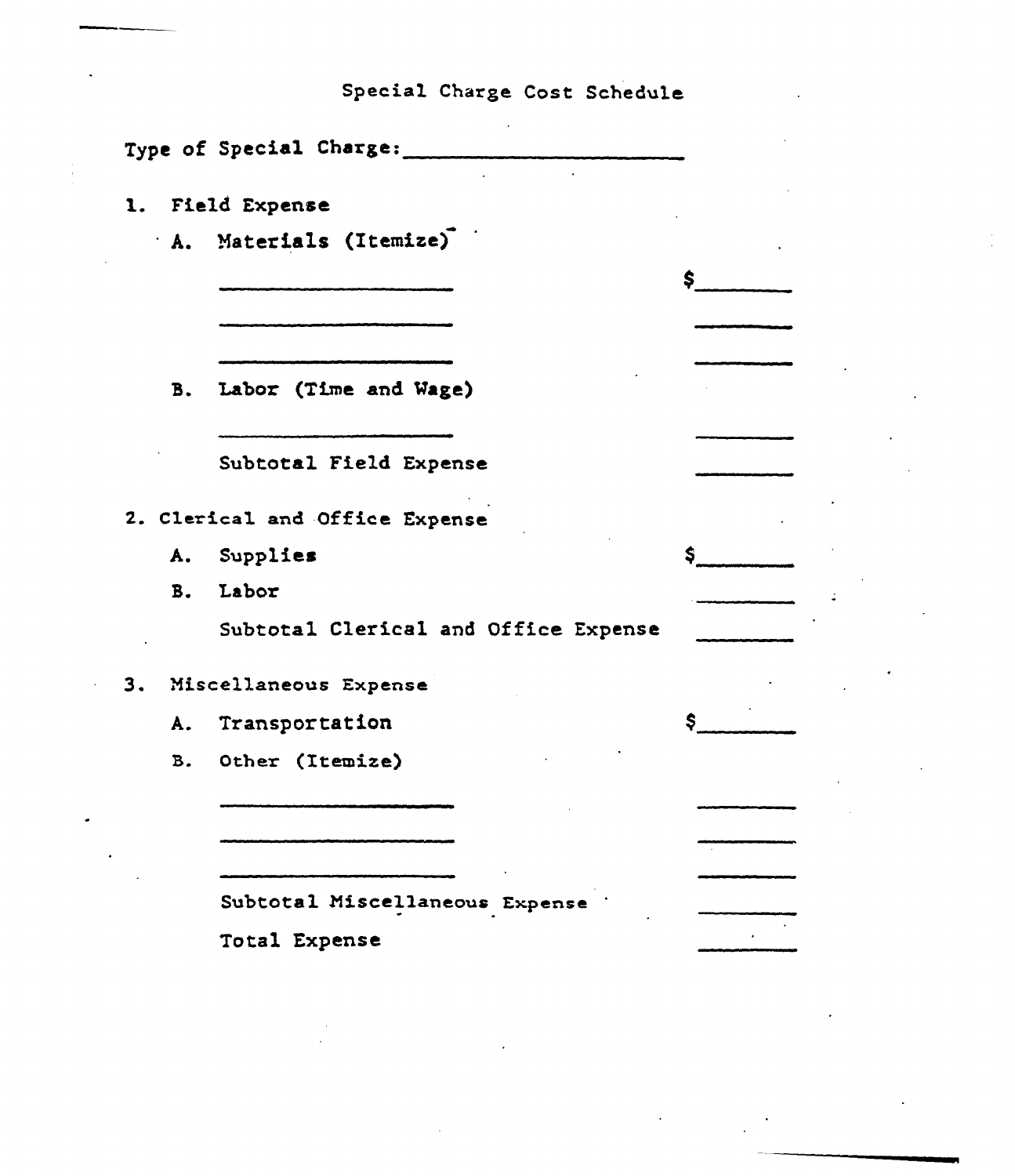COMMONWEALTH OF KENTUCKY PUBLIC SERVICE COMMISSION P.O. BOX 615 FRANKFORT, KENTUCKY 40602

Average Metered Service Connection Expense

The following is an itemization of expenses for providing a metered service connection.

A. Meter Size

|                 | 5/8-Inch $\boxed{7}$ 3/4-Inch $\boxed{7}$ 1-Inch $\boxed{7}$ 1 1/2-Inch $\boxed{7}$ 2-Inch $\boxed{7}$ |  |  |  |
|-----------------|--------------------------------------------------------------------------------------------------------|--|--|--|
| Other (specify) |                                                                                                        |  |  |  |

**B.** Materials Expense

|                |                         |         | Unit<br>$\overline{\text{Cost}}$ | Total<br>Cost |
|----------------|-------------------------|---------|----------------------------------|---------------|
|                |                         | Quanity |                                  |               |
| 1.             | Water Meter             |         | $S$ and $S$                      | S.            |
| $\mathbf{2}$ . | Meter Yoke              |         |                                  |               |
| 3.             | Corporation Stop        |         |                                  |               |
|                | 4. Meter Box and Top    |         |                                  |               |
| 5.             | Miscellaneous Fittings  |         |                                  |               |
|                | (Itemize)               |         |                                  |               |
| 6.             | Subtotal (Add column 3) |         |                                  |               |

∕\$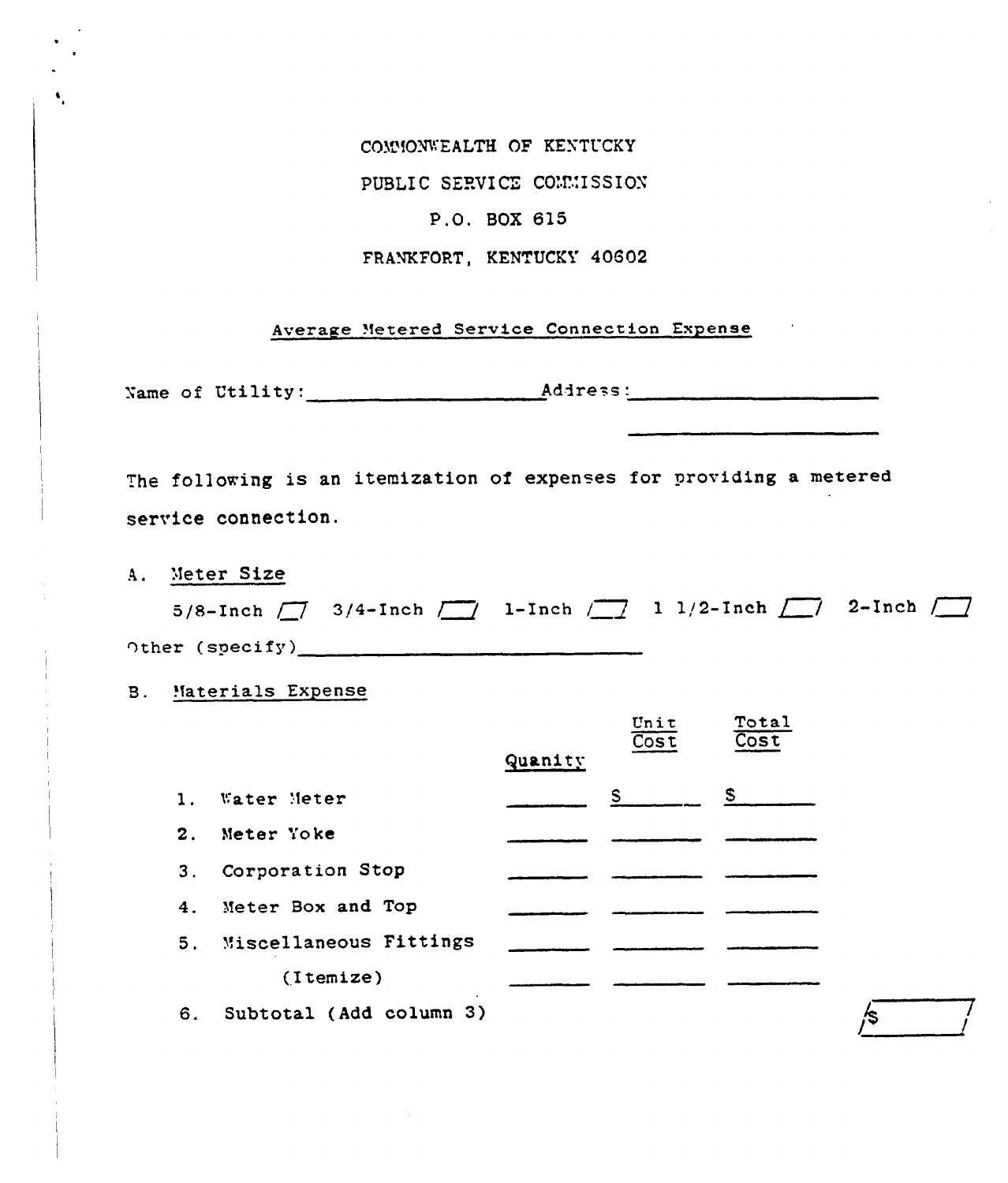# C. Service Pipe Expense

 $\bullet$  $\bullet$ 

ù.

|    |                |                                             | Type of Service Pipe: Size of Service Pipe |                                  |                      |     |
|----|----------------|---------------------------------------------|--------------------------------------------|----------------------------------|----------------------|-----|
|    |                |                                             | Quanity                                    | Unit<br>$\overline{\text{Cost}}$ | Total<br>Cost        |     |
|    | 1.             | Short Side Service                          |                                            |                                  |                      |     |
|    | 2.             | <b>Long Side Service</b>                    |                                            | $L, F,$ $L, F,$                  |                      |     |
|    | 3.             | Subtotal (Add column 3<br>and divide by 2)  |                                            |                                  |                      | ·/s |
| D. |                | Installation Expense                        |                                            |                                  |                      |     |
|    | Labor          |                                             |                                            |                                  |                      |     |
|    |                |                                             | Total<br>Hours                             | Rate Per<br>Hour                 | <b>Total</b><br>Cost |     |
|    | $\mathbf{1}$ . | Short Side Service                          |                                            | S.                               |                      |     |
|    |                | 2. Long Side Service                        |                                            |                                  |                      |     |
|    | 3.             | Subtotal (Add column 3<br>and divide by 2)  |                                            |                                  |                      | /s  |
|    |                | Equipment                                   | Total<br>Hours                             | Rate Per<br>Hour                 | Total<br>Cost        |     |
|    | 1.1            | Short Side Service                          |                                            | $\mathsf{S}$                     | S                    |     |
|    | 2.             | Long Side Service                           |                                            |                                  |                      |     |
|    | 3.             | Subtotal (Add column 3)<br>and divide by 2) |                                            |                                  |                      | /s  |
|    |                | Miscellaneous                               |                                            |                                  |                      |     |
|    |                |                                             | Total                                      | Rate Per<br>Hour                 | Total<br>Cost        |     |
|    | 1.             | Inspection                                  |                                            |                                  |                      |     |
|    | 2.             | Site Clean-Up                               |                                            |                                  |                      |     |
|    | 3.             | Other (Itemize)                             |                                            |                                  |                      |     |
|    | 4.             | Subtotal (Add column 3)                     |                                            |                                  |                      | /s  |